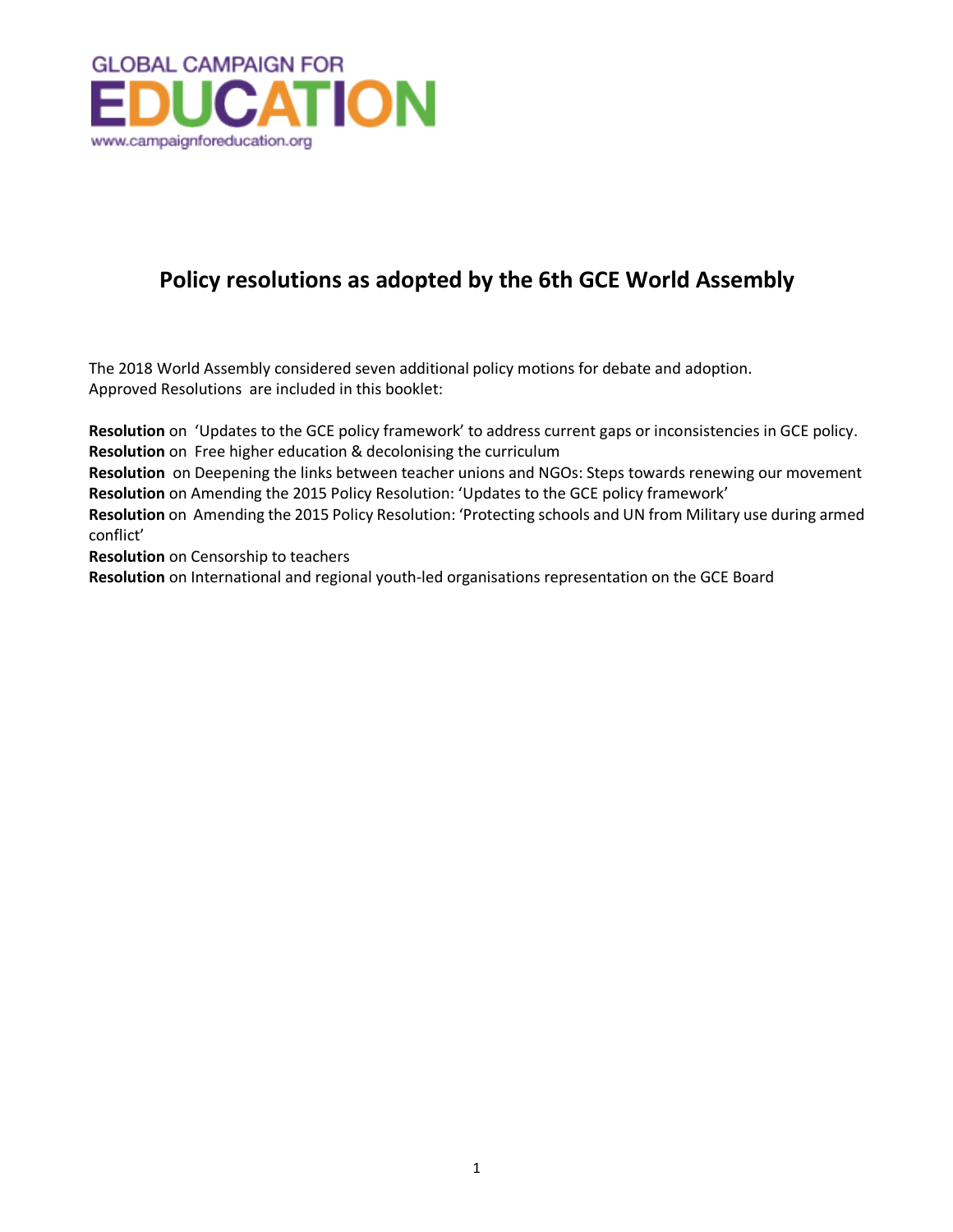

## **2018 Resolution A: Updating GCE policy framework**

## **Background**

After nearly 20 years of being founded, the Global Campaign for Education continues to strengthen and diversify, and is the largest civil society movement working to realize the human right to education.

GCE has based its achievements on the coordinated work of its members, which in turn is based on the architecture of a coherent and progressive policy framework. This framework is the result of ongoing discussions and is periodically renewed, with the World Assembly being the most important debate space. For this reason, the World Assembly 2018 is an opportunity to update policy resolutions, so that the movement can respond to the demands of the time.

GCE members have the opportunity to present policy motions, based on their long experience of working in the field and on their own evaluations around the regional and global political environment

## **Introduction**

GCE is both a diverse movement in itself, and one that works to ensure that its members at national, regional and international levels are also broad-based. GCE brings together a wide range of organizations working across 100 countries, including youth-led ones, NGOs, INGOs, teacher unions and child rights networks, among many others.

This diverse configuration makes GCE a solid and influential movement, while retaining enough flexibility to adapt to the political context of various national and regional realities.

The recent adoption of the 2030 Agenda for Sustainable Development, obliges GCE to revamp its policy framework, which together with a new strategic plan 2019-2022, should reinforce the impact that our movement is seeking.

## **1. Transformative education**

## **GCE notes and acknowledges its previous resolutions:**

- 2004, Resolution 1: Quality Education
- 2004, Resolution 5: Teacher Status and Teacher Shortage
- 2008, Resolution A: Quality of Education
- 2008, Resolution N: Strategic Role of Educators
- 2008, Resolution O: HIV and education
- 2008, Resolution Q: Safe schools
- 2008, Resolution X: Education and Development
- 2008, Resolution Y: Human Rights Education
- 2011, Resolution 1: Public financing and democratic ownership for an available, accessible, acceptable and adaptable public education
- 2011, Resolution 7: Educators: key to quality education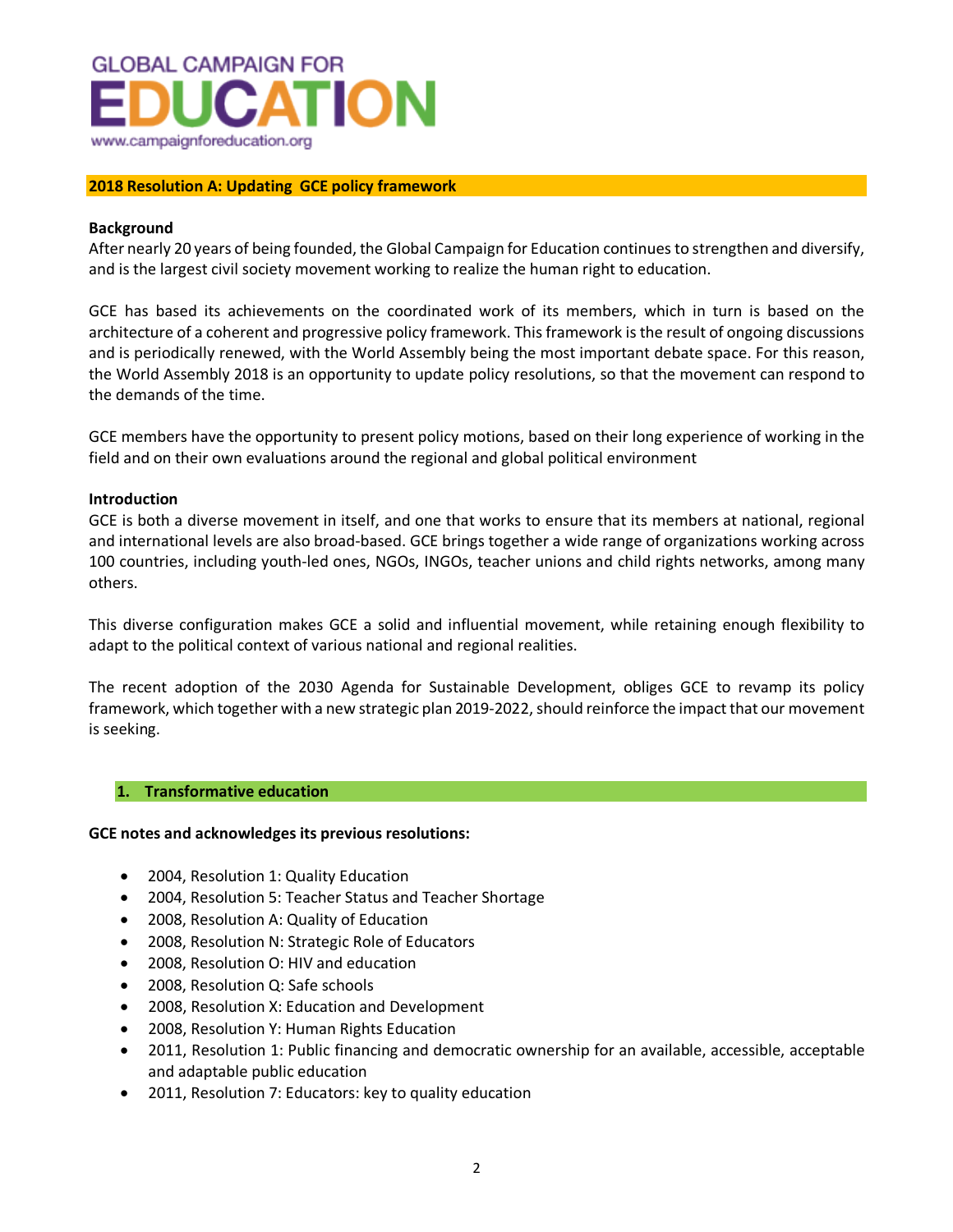

- 2011, Resolution 14: Equitable learning: all attaining a quality education
- 2015, Resolution 1. Quality
- 2015, Resolution 6, Governance

## **GCE recognizes that:**

- 1. Quality education" is a disputed category, which has been transformed over time. It is a historically constructed concept and responds to different political, social, cultural and economic situations. The concept of quality is addressed in different policy and normative instruments, but GCE subscribes to the one based on the human rights framework, as developed by human rights treaty bodies, notably the Committee of the rights of the child and the Committee of economic, social and cultural rights<sup>1</sup> and the SDG4 Education 2030 Framework
- 2. GCE believes that education is as a catalyst for change. This means an education aiming to challenge unequal power relations, unfair social structures, ecologically harmful production and consumtion patternand which sees knowledge as the way to expand individual and collective freedoms, opportunities to enjoy their rights and contribute to democratic and socially, economically and ecologically fair societies.
- 3. The idea of transformative education challenges education approaches which rather than aiming the expansion of individuals' capabilities and freedoms, reduces the purpose of education to the acquisition of labour skills. The concept of transformative education questions education systems that prepare people for a lifetime of work and consumption but overlook the role of education in expanding community rights, individual's freedoms and citizenship.
- 4. The power of transformation is the main characterization of a human rights-based view of educational quality. This involves empowerment, liberation, decolonization, including the curriculum in many contexts, and the search for identity as elements that define critical thinking, the construction of learning and the defence of the intrinsic dignity of life.

## **GCE further resolves and calls on States to take the following measures:**

- a. Take measures so that education systems are designed with the aim of transforming social, family, economic and cultural environments, ensuring that people can learn, know and own human rights as a way of life, recognising them as indivisible, interconnected and interrelated.
- b. Carry out research and innovative initiatives on how to introduce transformative education in the everyday teaching and learning practices, with particular focus on the early childhood years, children with disabilities and people living in emergency situations, including refugees, asylum seekers and internally displaced people.
- c. Address teachers' needs and rights as pre-conditions to deliver transformative education to all students, bringing the appropriate professional training they need for doing so.

 $\overline{a}$ 

<sup>&</sup>lt;sup>1</sup> Also for example CEDAW and CRPD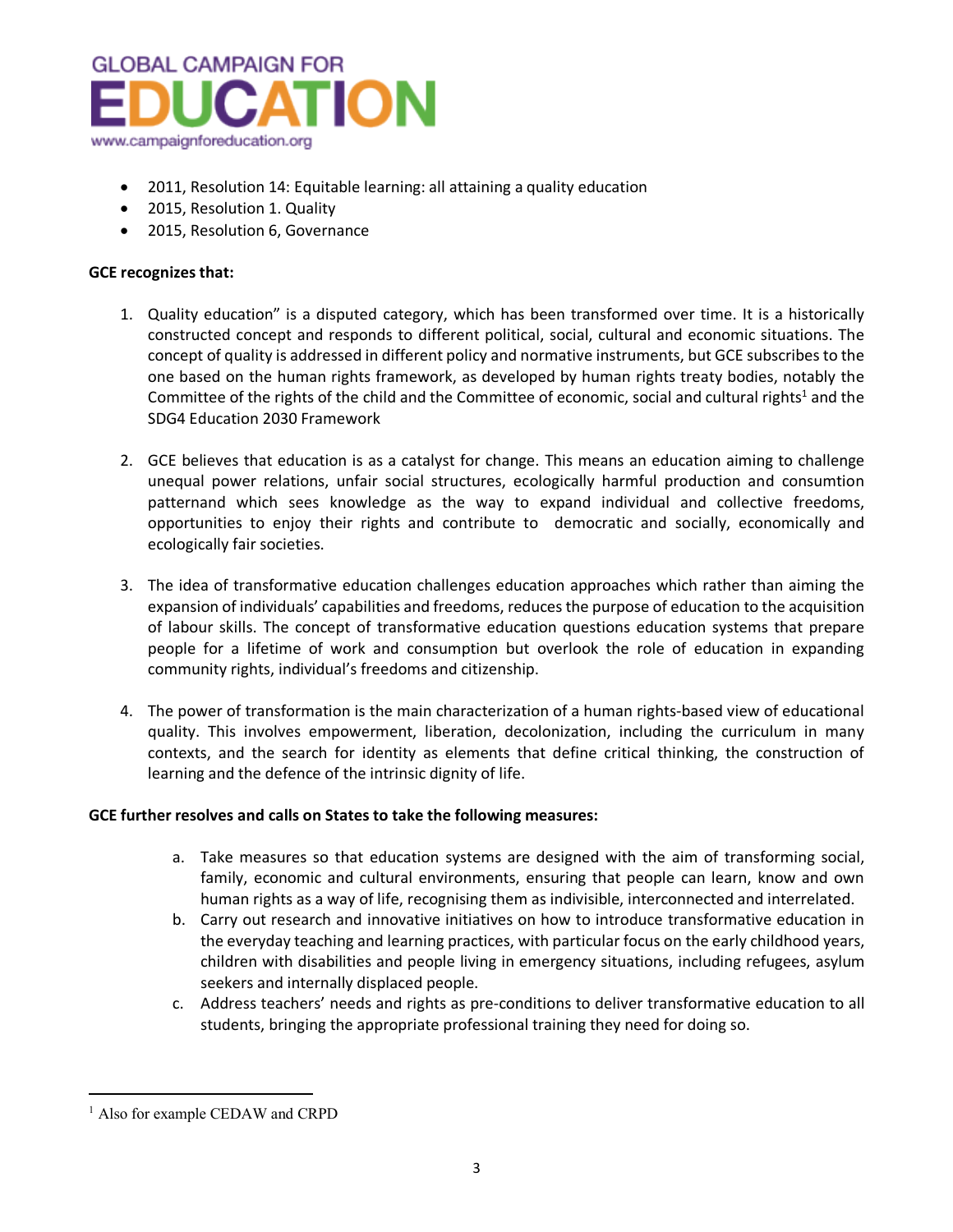

d. Implement the necessary reforms to ensure that the entire education system is adequate for achieving the aims of education as stated in international human rights law and SDG4/ Education 2030 Framework

## **2. Gender equality**

## **GCE notes and acknowledges its previous resolutions:**

- 2004, Resolution 3: HIV/AIDS and education
- 2004, Resolution 4: Child Labour and education
- 2004, Resolution 12: Failure to meet gender parity deadline of 2005
- 2008, Resolution B: Hard to Reach Children
- 2008, Resolution S: Education and Disabled Children
- 2008, Resolution T: Gender Equality in Education
- 2008, Resolution W: Diversity and Intercultural relations
- 2011, Resolution 4: Strengthening engagement in girls' education and women's literacy
- 2011, Resolution 9: Right to Education of children and youth with disabilities adaptability
- 2011, Resolution 14: Equitable learning: all attaining a quality education
- 2015, Resolution 2, Educational inequality and discrimination
- 2015, Resolution 3, Lifelong education and learning

## **GCE recognizes that:**

- 1. Gender equality is a human right and a requisite for achieving broader social, political and economic development goals, as stated in the Agenda for Sustainable Development.
- 2. Human rights law calls on all states to uphold the rights of all women and girls, including emergency situations, and ensure strategies and policies contribute to gender equitable societies. The CEDAW General Recommendation 36, further elaborates on the rights of girls and women to education.
- 3. Education can play a key role in challenging harmful gender norms and stereotypes and transforming patriarchal societies into ones that value equality and inclusion. However, this requires a system wide approach, recognizing that no one policy or initiative alone will lead to gender transformative education.
- 4. Civil society organizations have the potential to strengthen local, regional and international advocacy and action to advance global commitments to gender equality in education, as basic component of human rights in the public and private life.

## **Therefore, the World Assembly calls on GCE and its membership to:**

- 1. Fully integrate gender equality in its policy frameworks, planning processes and political engagement.
- 2. Pursue gender parity in the composition of its staff, bodies and working groups.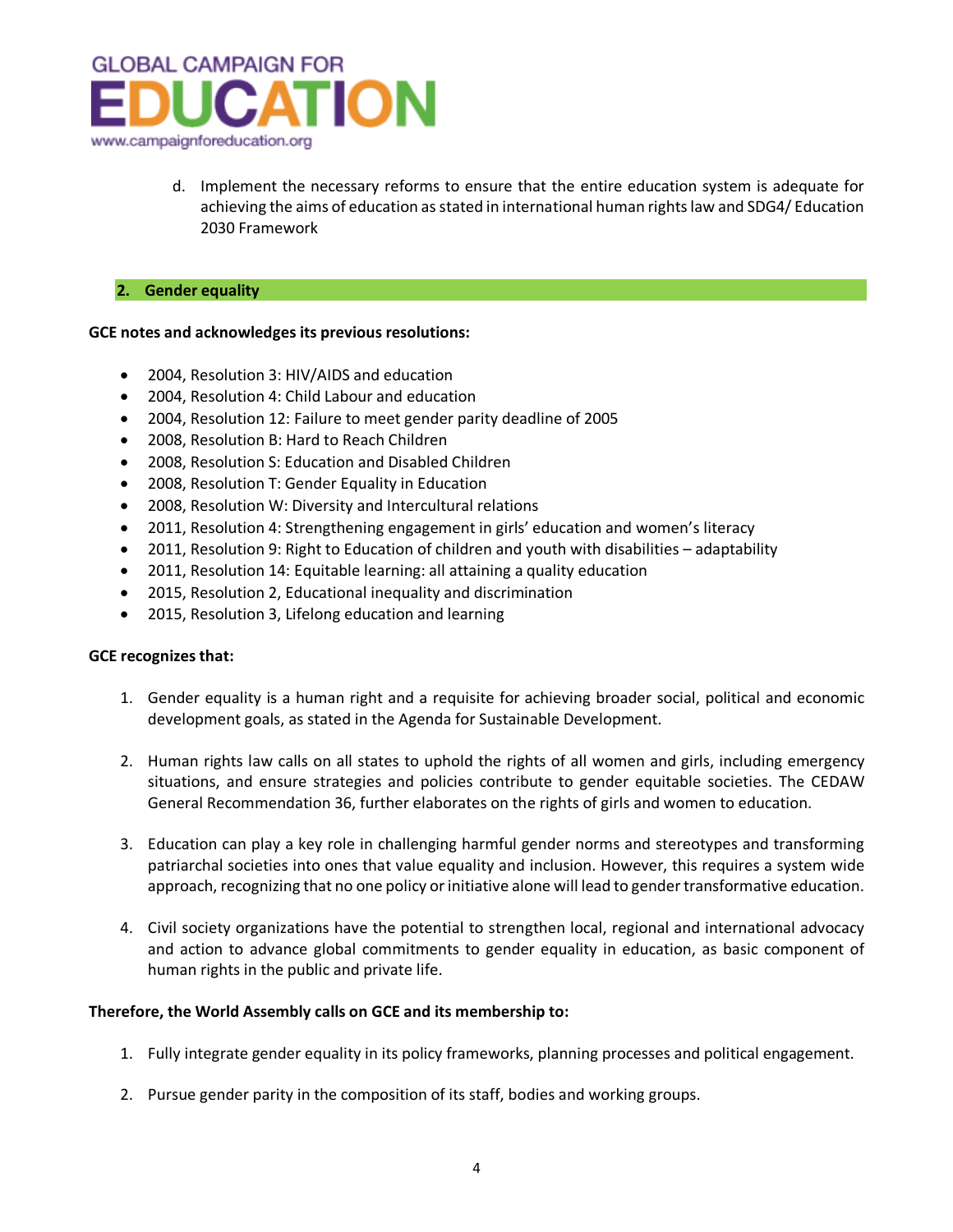

3. Develop a gender strategy, including a monitoring and evaluation framework, with a clear objective on building alliances with teacher unions, women and LGBTQ's organizations, young feminist activists, migrants, refugees, asylum seekers, internally displaced people and others living in emergency situations, to engage in critical dialogue to strengthen political will on gender transformative education.

## **GCE further resolves and calls on States to take the following measures:**

- a. Ensure education sector plans, policies and budgets are gender responsive, taking into account a full analysis of the gendered barriers girls and boys face to complete a free, inclusive, public quality education; and that education civil society representatives start a dialogue with other Ministers like gender and health.
- b. Mainstream gender equality in initial teacher education and in-service professional development.
- c. Advocate for gender reviews and implementation of inclusive curricula and text books where pertinent.
- d. Engage in policy dialogue on gender equitable financing of education: education financing and budgeting should be gender-responsive / gender transformative at all times, including conflict and climate changed-related emergency situations.
- e. Mobilize knowledge and advocate for implementation of policies and programs that eliminate School Related Gender Based Violence (SRGBV).
- f. Mobilize knowledge and engage communities, families, and adolescents on discussions about policies and rules differentially preventing girls or boys from learning or accessing education.
- g. Identify under-addressed issues related to gender equality in education and education financing to direct policy advocacy efforts, depending on national and regional contexts (e.g. people living in emergency and conflict situations, SRHR, LGBTQ access to secondary education, etc.)
- h. Ensure access to good quality sex education that enables choices.

## **3. Tax justice**

## **GCE notes and acknowledges its previous resolutions:**

- 2004, Resolution 2: Financing for Education Focusing on FTI
- 2004, Resolution 9: Privatisation of Education
- 2004, Resolution 10: Relative Roles of Government and Civil Society with respect to Primary Education and non-formal Adult Education
- 2004, Resolution 11: User Fees and Costs
- 2008, Resolution E: International Monetary Fund
- 2008, Resolution F: Abolition of user fees
- 2008, Resolution H: External Financing of Education For All and the EFA Fast-Track Initiative
- 2008, Resolution L: Public-Private Partnerships
- 2008, Resolution P: The Financing of Education in Conflict Affected Countries and Fragile States
- 2008, Resolution V: Financing Quality Education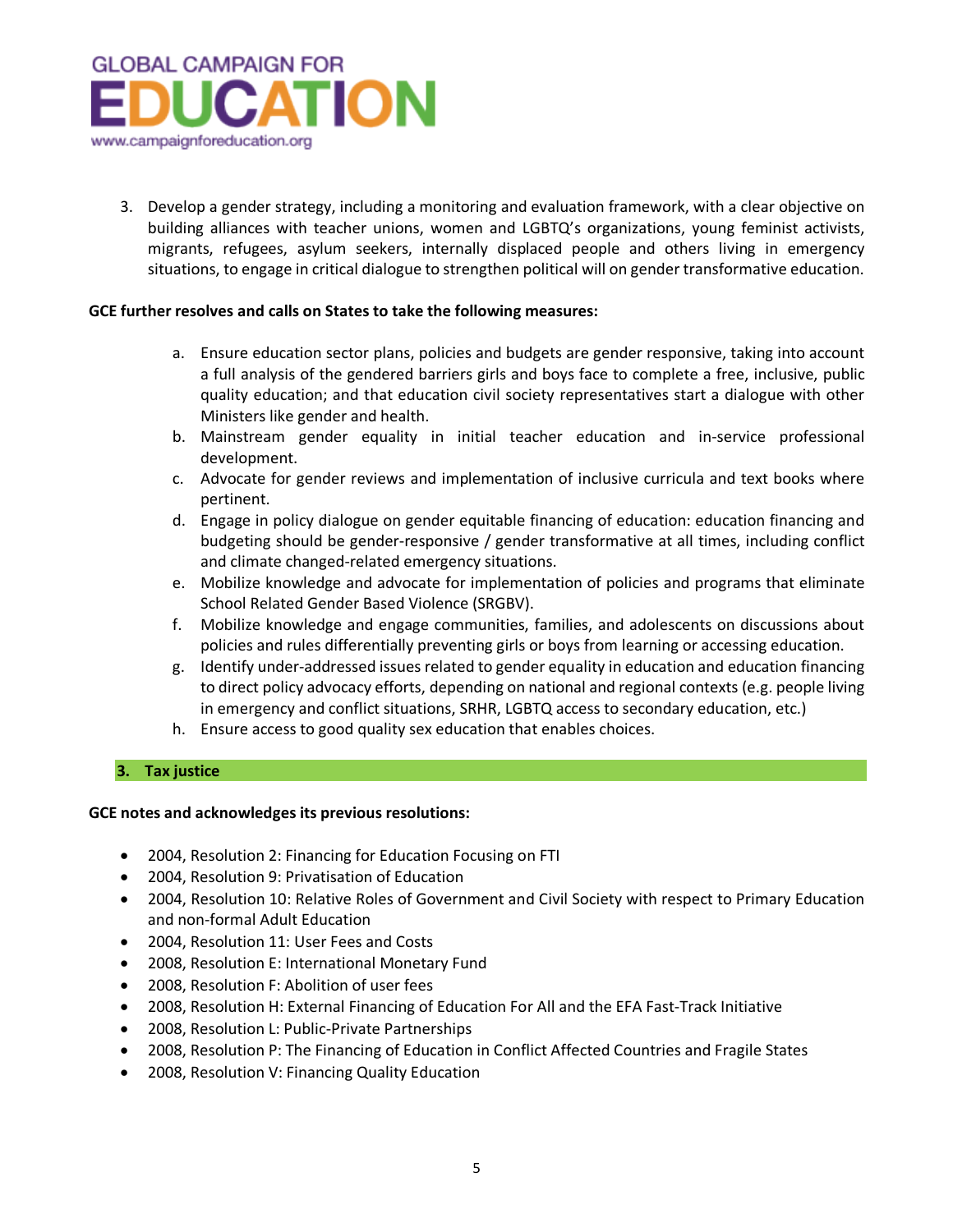

- 2011, Resolution 1: Public financing and democratic ownership for an available, accessible, acceptable and adaptable public education
- 2011, Resolution 8: Commitment of international community to cooperate for right to education
- 2015, Resolution 4, The role of the state regarding private actors and providers in education
- 2015, Resolution 5, Financing for education

## **GCE recognizes that:**

- 1. Education is central to the realization of the Sustainable Development Goals (SDGs) and the Education 2030 Agenda, so a radical shift in financing for education is needed for achieving free inclusive, accessible quality education for all by 2030. Lack of sufficient resource allocation to SDG4 by governments, has given rise to increasing privatization in some countries, with reports of for-profit actors taking advantage of gaps in public provision, undermining the responsibility of the State as the duty bearer for the 2030 Agenda.
- 2. Legal and political frameworks state that governments must ensure budgets are transparent and funds are tracked independently, including with civil society involvement.
- 3. The main obligation to finance education corresponds to governments, so these must raise at the very least least 20% of GDP in taxes and then allocate at least 20% of revenue for education. In many countries the lack of adequate and just taxes deprive states of the resources required to provide a quality and free of charge public education, so governments should actively avoid the institutional models that sustain tax evasion and also must design tax systems to counteract tax abuses.
- 4. Debt mechanisms have proven to be regressive to the education systems in developing countries, given that they do not provide a long term, predictable and sustainable financing source, so it is necessary to counteract any initiative that promotes the indebtedness of low and middle income countries as ways to finance education.
- 5. In emergency contexts, states tend to rely on humanitarian aid in financing education, so along with domestic financing, it is mandatory to promote the application of the international standard of %15 as minimum share from humanitarian response plans pooled funds from aid.

## **GCE further resolves and calls on States to take the following measures:**

- a. Allocate at least 20% of the national budgets, or at least 6% of GDP, to the education sector, and ensure that 3-5% is used for accomodations for students with disabilities upfront.
- b. Allocate financial resources to secure the right to education in emergency situations and take the necessary steps to implemnet the international standard of %15 as minimum share from humanitarian response plans pooled funds from aid.
- c. Maximise revenue available for investment in education and address inequality through building progressive and expanded domestic systems of taxation, reviewing tax and royalty agreements in the natural resource sector, closing loopholes which enable tax avoidance and evasion by the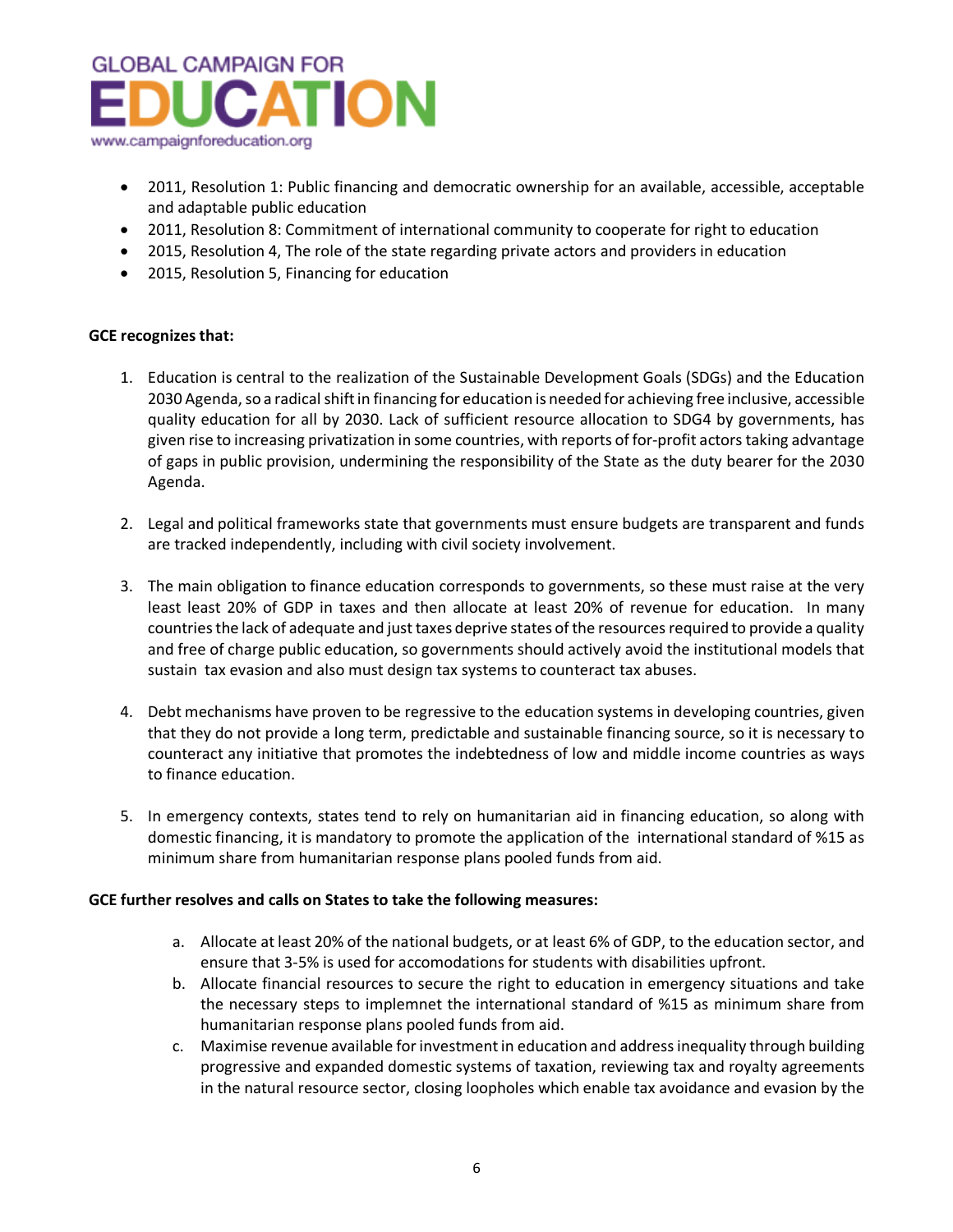

private sector and developing other forms of progressive taxation on wealth, property, land, trade and excise.

- d. Report regularly and transparently on budgets and spending on and across education, enabling communities and civil society to see where public money is being spent.
- e. Give a formal role to civil society organisations in open planning and budgeting processes at national and sub-national levels.
- f. Agree and support a democratic inter-governmental body that is fully resourced and empowered to set and enforce global tax rules.
- g. Find urgent ways to tax the vast revenues deposited in tax havens, for example through a global wealth tax – and to develop other forms of global taxation such as a financial transactions tax.
- h. A call for GCE to work more on the promotion of adequate and just taxes and to work with allies.

## **4. Renewal of the movement**

## **GCE notes and acknowledges its previous resolutions:**

- 2004, Resolution 8: Social Participation as a Right and Cornerstone for Transformation
- 2004, Resolution 10: Relative of roles of government and civil society with respect to primary education and non-formal adult education
- 2008, Resolution K: National Civil Society Education Funds
- 2011, Resolution 4: Strengthening GCE's concrete engagement in girls education and women's literacy
- 2011, Resolution 10: Enhancing civil society engagement in the Education for All Fast Track Initiative Partnership
- 2011, Resolution 12: For a democratic and participatory institutional culture of the GCE
- 2011, Resolution 16: Portuguese to be adopted as GCE's fifth official language
- 2015, Resolution C: Child and youth participation in GCE
- 2015, Resolution D: Renaming Global Action Week as Global Education Week

## **GCE recognizes that:**

- 1. The work and contribution of civil society organizations is recognized and valued in a number of human rights instruments, since the adoption of the United Nations Charter in 1945, so the wide range of voices gathered in the civil society movements is an obligatory source of consultation and a prized way for building consensus.
- 2. Civil society movements play a crucial role in building democratic structures within societies, as well as in political and social mobilization towards the support and promotion of human rights cultures.
- 3. Rather than a single-faced expression, civil society movements are inclusive of a broad rainbow of people's voices, needs and demands to which local and national governments and multilateral organizations must respond accordingly.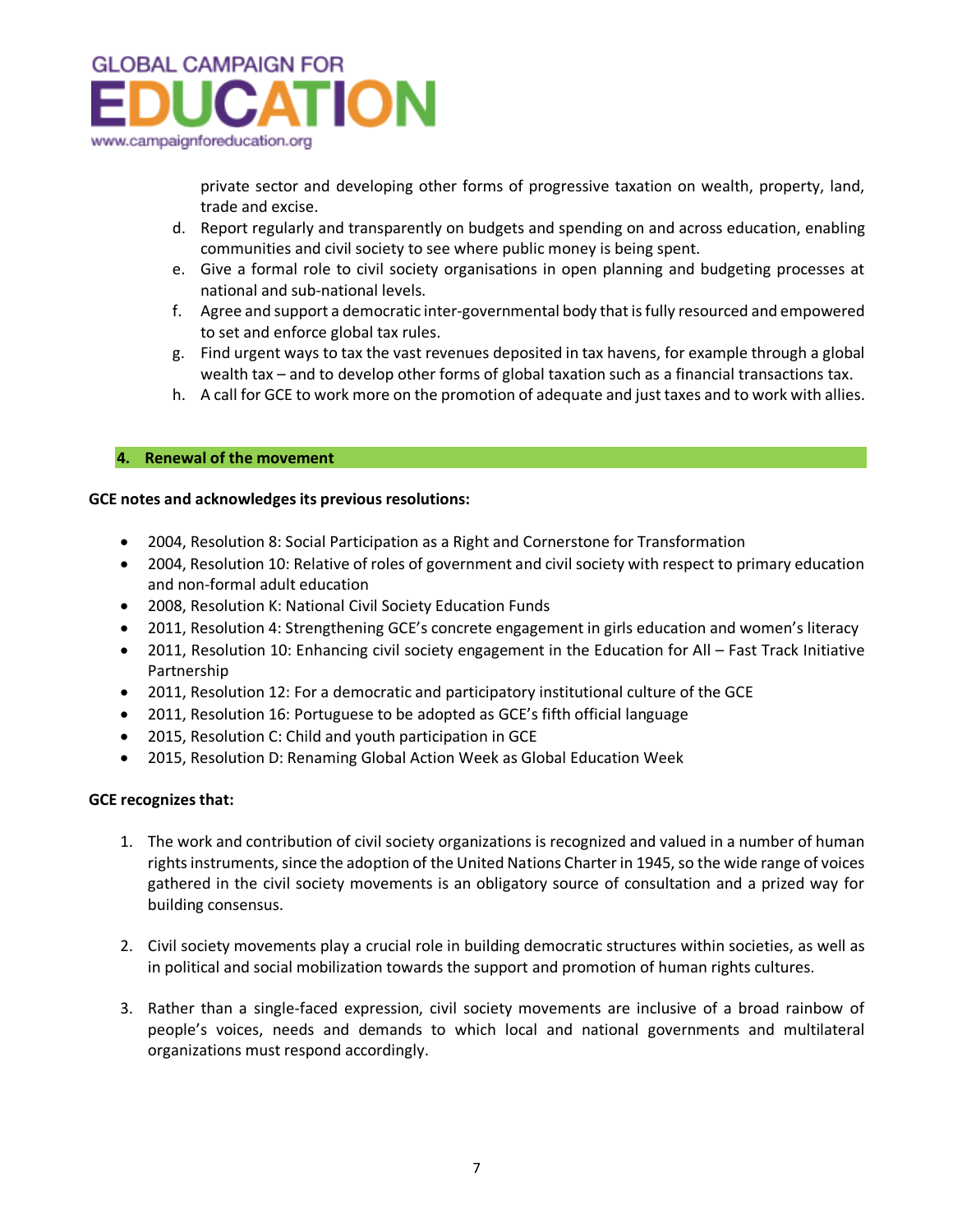

- 4. The changing political and social scenarios have also produced changes at all levels of functioning of civil society organizations. The activism of youth, the strengthening of feminist organizations and LGBTQ movements and the participation of organizations of people with disabilities and migrants are some examples of how the confluence of different sectors can cause significant outcomes in the fight for the right to education.
- 5. Our changing world requires innovative responses from civil society, especially in the field of education, to call to account states that increasingly abandon their obligations and also to engage new actors in the movements.
- 6. The rising power of commercial interests, the privatization of social services and the weakening of international cooperation are obstacles to the realization of the right to education and require ever strong civil society movements. But these same forces are leading to a shrinking of political and social space, sometimes directly challenging the legitimacy and capacities of civil society organisations.

## **The World Assembly calls on GCE to:**

Build on its long-lasting experience to renew the largest movement of civil society on education, through:

- a. the incorporation of new civil society actors at the national, regional and global levels, actively reaching out to development organisations, youth-led organisations, disabled people's and disability inclusive organisations, organisations representing sexually diverse people, environmental activists, community leaders, university students, lecturers and professors.
- b. the strengthening of effective and democratic participation mechanisms within our movement, with a fair and balanced representation of all membership constituencies.
- c. the deepening of interaction between GCE members at all levels, developing a secretariat that is more connected with and responsive to the full diversity of GCE members.
- d. the realization of new transdisciplinary activities or projects, so that GCE can engage with movements or organisations focusing in different and related fields as well as other ministrries (early childhood development, water/sanitation/hygiene, social protection, health, labour, culture, tax justice, etc).
- e. the goal-oriented implementation of actions in non-conventional areas for GCE, such as the justiciability of the right to education (before international or regional treaty bodies), strategic litigation and formal complaint mechanisms.
- f. the expansion of operations in developed countries, so the right to education of migrants, refugees, asylum seekers, LGBTQ people and persons with disabilities is also protected.
- g. Ensuring . Increasing resource mobilisation to ensure adequate and diverse resources enabling/allowing financial independance and self sustainability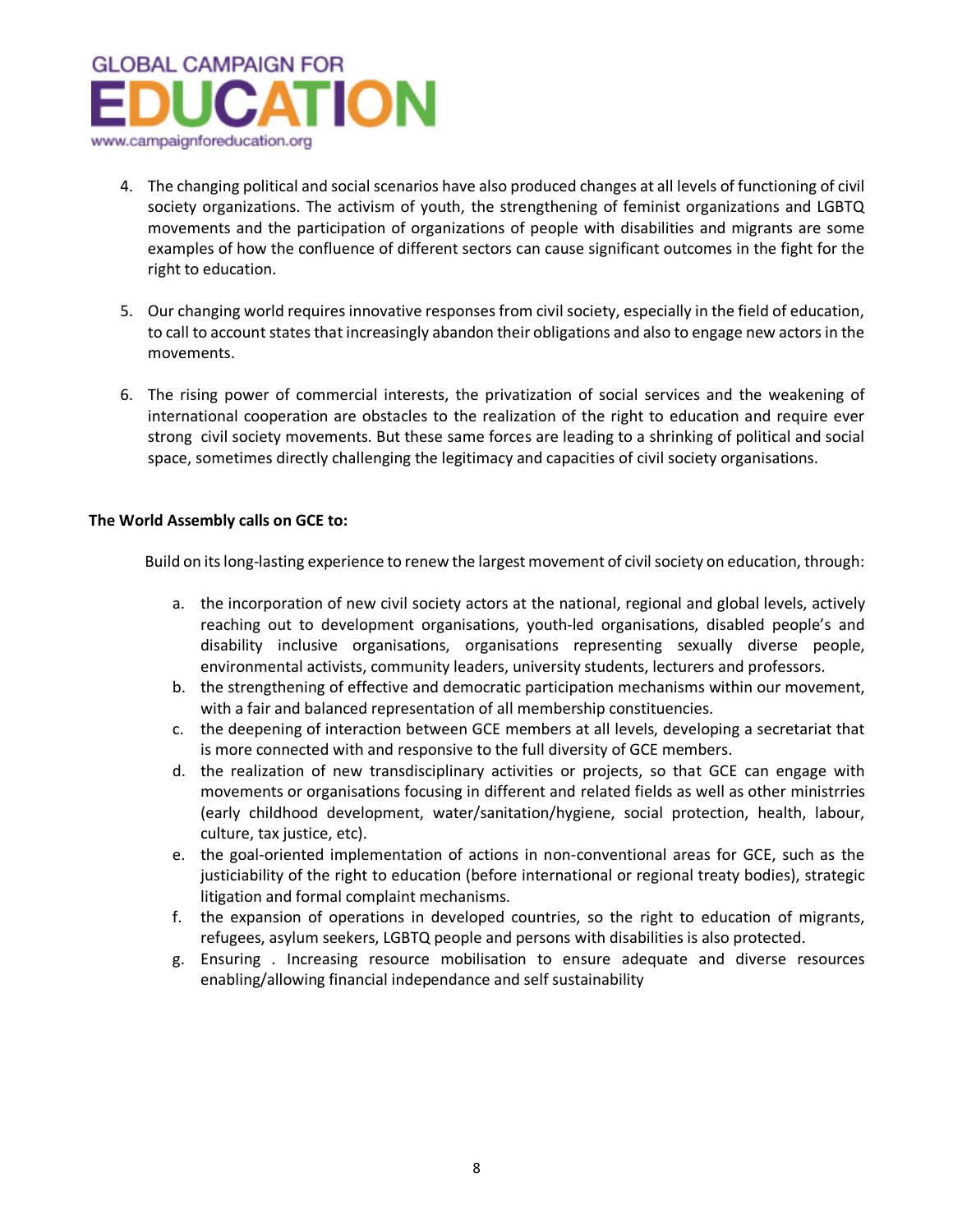

**2018 Resolution on Free higher education & decolonising the curriculum**

## **Background**

The Global Campaign for Education movement has focused predominantly on basic education and has done little to advance the case for more investment in, or more attention to, higher education. This is unsurprising as GCE was initially mobilised in 1999 around the Education for All framework which focused on developing countries and which did not include a goal linked to higher education. But with SDG4 agreed in 2015, times are changing and GCE needs to change with these times. SDG4 is a universal agenda and target 4.3 is explicit: '*By 2030, ensure equal access for all women and men to affordable and quality technical, vocational and tertiary education, including university***.'** This is reinforced by Target 4.5 **'***ensure equal access to all levels of education and vocational training for the vulnerable, including persons with disabilities, indigenous peoples and children in vulnerable situations'.*

Students are often the first to speak up when social development stagnates or the state does not fulfil basic human rights. In this way they fill an important role as human rights advocates, nationally and globally. In the past few years we have seen exciting **mobilisation by student movements around the world**, initially catalysed by diverse issues. These include Fees Must Fall and Rhodes Must Fall in South Africa, which found strong echoes in the UK; the Chilean student protests against privatisation and profit in higher education; Brazilian student occupations against constitutional changes that would limit education spending; Indian student protests against discrimination and Hindu fundamentalism; Bangladeshi protests against the imposition of VAT on tuition fees; Nicaraguan and Honduran student protests; Kenyan protests against police brutality following peaceful student demonstrations; and Greek student protests against massive budget cuts imposed by the EC and IMF, leading to privatisation and commodification of education. These movements and many others mark a new era of student activism, using creative forms of protests, sit-ins and occupation, often organised using social media in innovative ways. They have often been short-lived but very powerful movements, influencing national discourse, sometimes driving policy changes and often attracting a brutal response. Pressure on student expression by state, non-state and university actors include violent attacks, imprisonment, prosecution, and expulsions.

A fundamental **shared agenda** raised by almost all of these movements is that when students have to pay to access further and higher education there is a profound impact on equity - and the winners are the economic elite. As a result, disadvantaged learners face a clear cap on their realisation of the right to education. Furthermore, there is strong common ground across most movements in resisting the privatisation and commodification of further and higher education, which exacerbates the charging of fees. Education International flags how the WTO is a particular threat in this regard, as international trade negotiations seek to dismiss the idea of education as a public good and are pushing 'to reframe education and treat it as a tradeable service sector open to investors'.

In its early years GCE was in the forefront of the movements for the **abolition of user fees** in basic education – and achieved many breakthroughs – but the movement never addressed fees in further and higher education and in some cases suggested governments should shift funds away from higher education to invest more in basic education as a redistributive act. Playing off one level of education against another is counter-productive. International human rights law is explicit in calling for the progressive realisation of the right to free education at all levels. But in recent years we have seen the progressive abandonment of this commitment, with tuition fees for further and higher education being introduced where before there were none. GCE should now get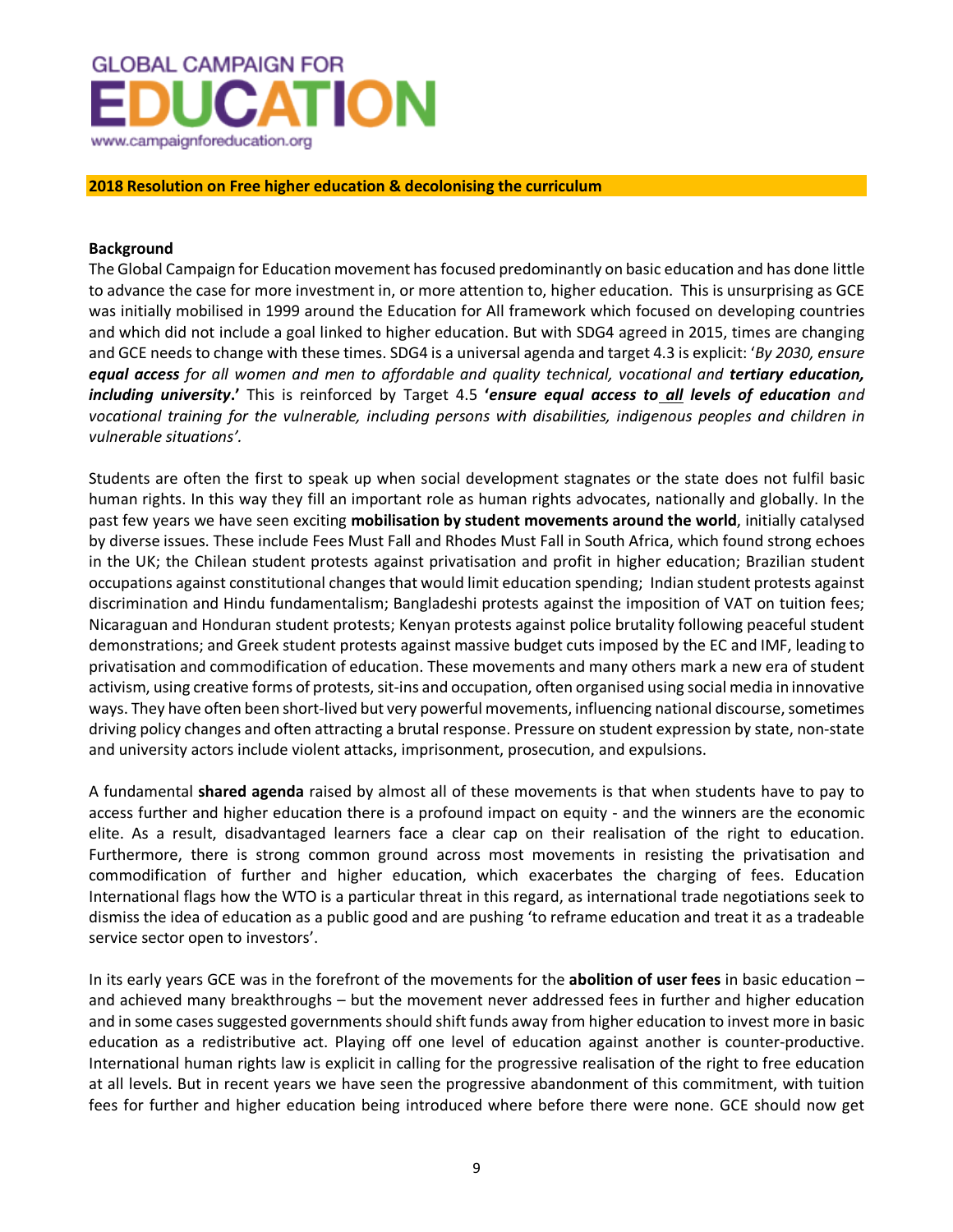

behind the movement for progressive realisation of free upper-secondary and higher education, exposing the inevitably discriminating consequences of systems that depend on charging fees. GCE should support the movement showing that tuition fees can be abolished and access increased whilst retaining quality – by connecting with its wider agenda on sustainable financing of education (through action on expanding fair tax, reducing debt and ending neoliberal austerity).

The recent student movements have also put new issues on the global education agenda that GCE should respond to, most notably regarding the **decolonisation of the curriculum**. Education is a crucial instrument for emancipation, but throughout history, it has been used as a tool for oppression. Colonial powers used education to dominate others by imposing their language, culture and ideas of the world as the only legitimate way of living. Today we can still find examples of presumptions and skewed power relations in academia. Decolonization is a term that can be understood in several different ways. The term decolonization is often used to describe liberation processes in countries that were exposed to political and economic colonialism. However, it can also refer to a process that decolonizes people's mindset, where established norms and mindsets are put into question. Decolonization of higher education is about identifying how wider colonial processes have created repressive and skewed structures that affect what is recognized as knowledge, what is being taught and by whom. Wider colonial processes have helped shape the west's historic dominance and helped constrict knowledge production and our understanding of the world.

Education has historically been an important instrument in weakening or eradicating indigenous peoples' language, culture and worldview. State governed assimilation politics has through the education system had dire consequences for indigenous peoples' life and societal development. Indigenous peoples have on many occasions criticised research on indigenous people for not being neutral or objective. In many cases, this research has not been perceived as relevant to the issues they face. In addition, much of the research has been characterized by a colonial stance (E.g. to legitimize oppression by using biology to support the notion of different races).

The lack of recognition of higher education institutions that challenge the established western knowledge authority, in practice, is a continuation of the discrimination of colonial times. Indigenous people's right to education is in accordance with the international legal framework, as ILOs Convention 169 and UN Declaration on the Rights of Indigenous Peoples.

Curricula in higher education institutions around the world are still very much framed by western perspectives and by an academic literature that lacks diversity and which has never really challenged the colonial mind-set (outside of niche courses on post-colonial studies). For example, between 2008 and 2017 less than 3% of 947 full length articles in four gender and politics journals published in the Global North were written by scholars based in the Global South.[3] This hegemony of western knowledge production is perpetuated by an excessive teaching workload on academics and a lack of resourcing for original research in universities across the Global South, which means fundamental ideologies concerning economics, race, gender and sexuality continue to go largely unchallenged. The call for decolonising of higher education institutions resonates with the work of Paulo Freire[4] who observed that traditional education systems serve to domesticate and replicate existing inequalities and injustices, reducing education to a form of banking.

This is an active political choice and needs to be contested with a clear vision of education that is liberating and that contributes to transforming society. If education shall be a tool for liberation, the teaching must be based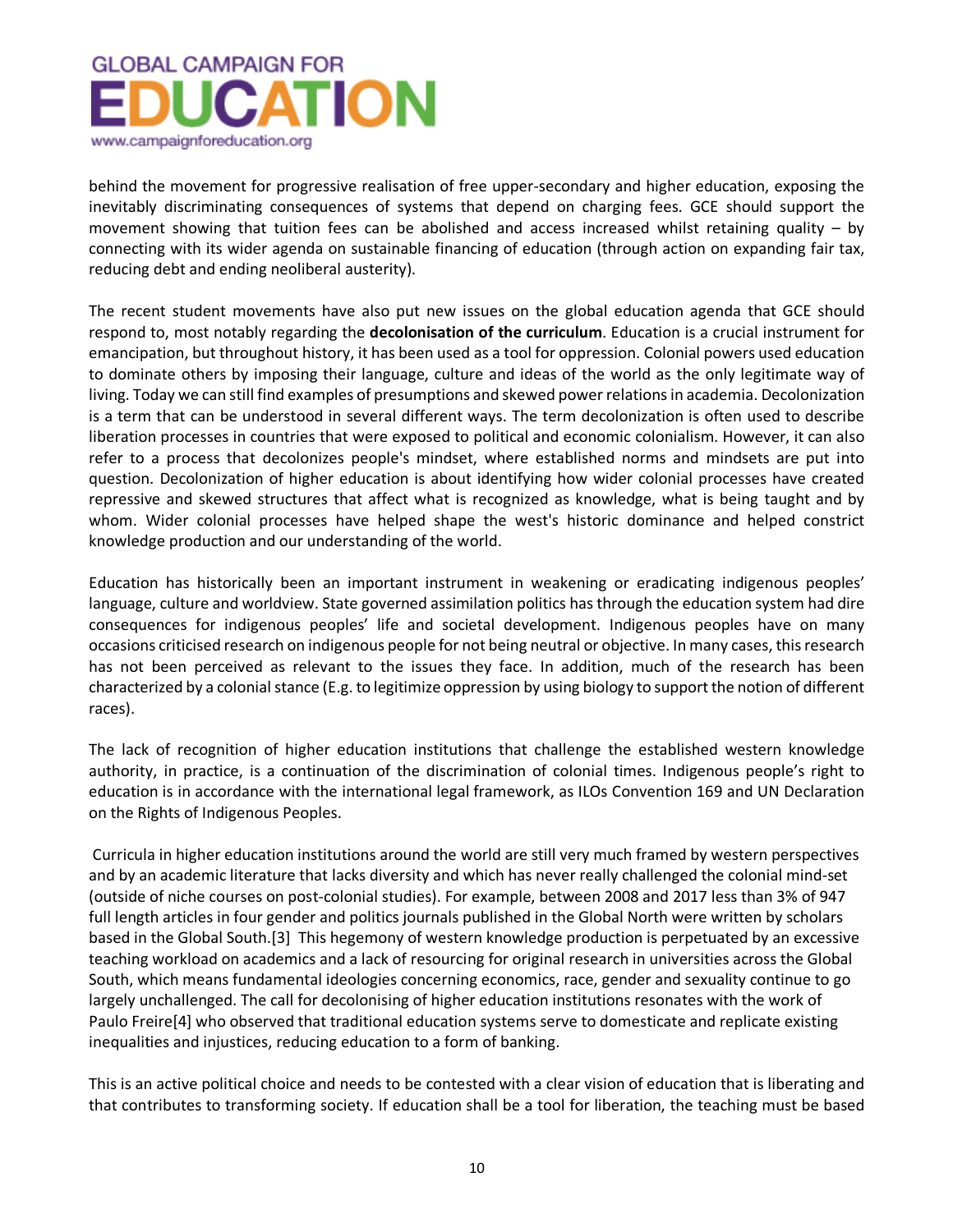

on the students' own situation and experience. Local conditions, languages, culture and world understanding must be taken into account in higher education. If not, you risk reproducing stereotypes, unfair structures and, like the colonial age educational institutions, put one understanding of knowledge higher than others. Youth and students are important actors to create positive social development, but it requires that their education facilitates critical and independent thinking. This requires a change from the monologue of an all-knowing teacher to a process of dialogue between teachers and learners, oriented towards actively challenging power and constructing alternative knowledge. It requires a curriculum that is made radically more relevant to a changing world so that the next generation become truly active global citizens. This struggle for decolonisation of education is crucial in all countries and for all levels of education systems.

At the GCE world assembly in 2015 there was agreement to deepen the involvement of youth-led and student organisations within GCE and this motion is consistent with the issues raised in the first ever GCE **youth caucus** at the World Assembly in Nepal in November 2018. This motion responds to these developments and outlines two substantive areas where GCE policies need to be made stronger in order to support youth and student movements.

## **Recommendations**

- a. In line with its full commitment to SDG4, the GCE movement should engage more substantially on critical issues relating to publicly provided higher education.
- b. GCE should explicitly support the progressive realisation of free education at all levels, and an end to the charging of tuition fees in higher education, funded through an expanded and more progressive tax base, expansionary macro-economic policies and an end to austerity.
- c. GCE should oppose the privatisation and commercialisation in and of higher education (and all other levels of education), working with wider movements to challenge the inclusion of education as a traded service in WTO negotiations and related processes.
- d. GCE should support movements (that include students and critical academics) that call for the decolonisation of the curriculum in higher education (and indeed in all levels of an education system).
- e. GCE should respond rapidly to extend active solidarity and support to youth and student movements that spring up around the world, fighting for justice in higher education.
- f. All national coalitions should invite youth organisations, academics and student movements into the coalition and host national dialogues on how to achieve free higher education and how to decolonise the curriculum.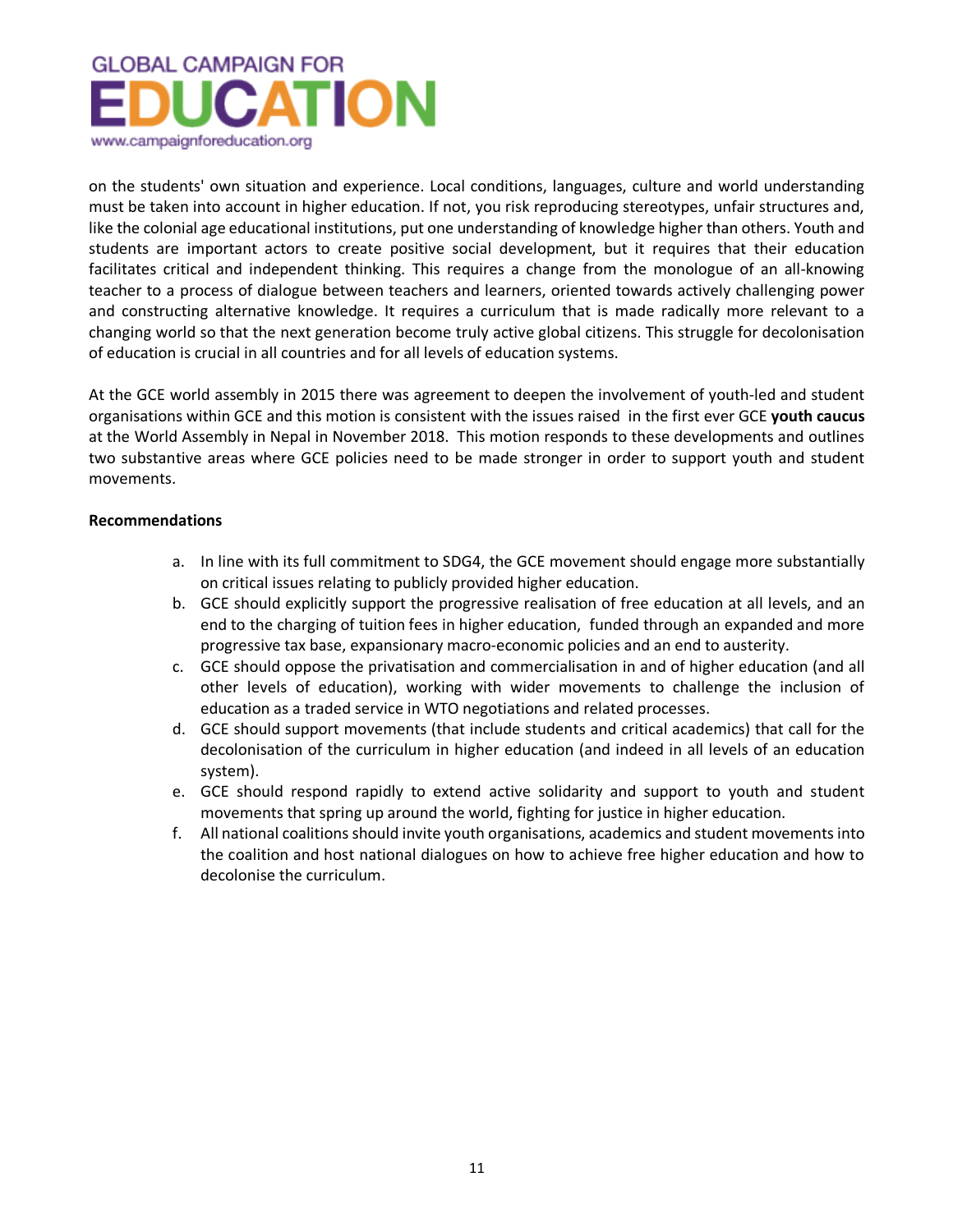

## **2018 Resolution on Deepening the links between teacher unions and NGOs: Steps towards renewing our movement**

## **Background**

 $\overline{a}$ 

Recognising that the partnership between teacher unions / professional associations<sup>2</sup> and NGOs has been a fundamental underpinning of the GCE movement from its foundation in 1999. As well as having Education International on the GCE Board it was made a requirement that national coalitions joining GCE should include teacher unions - in recognition that any national platform on the right to education would not be credible without the frontline workforce actively represented. This has proved to be a key strength of many national education coalitions – linking the joint power of teacher unions and rights-based NGO activists – and this has hugely enhanced the legitimacy of the GCE movement;

Recalling that many of the earliest contestations within the GCE Board revolved around how to ensure meaningful teacher union involvement. However, in recent years this has become less of a focus and whilst teacher unions are still nominally members of most coalitions they are not as actively engaged as they once were. This is part of a wider process in which some coalitions have become detached from their membership, undermining the aspirations of building a true social movement for education;

Convinced that as we approach the twentieth anniversary of GCE in 1999 there is an urgent need for a renewal of the movement, reasserting our founding principles and re-energising our base. In some cases, national coalitions have become more like organisations, with dominant secretariats that are de-linked from their members and that have weak boards. Some national coordinators have become the only spokespeople for civil society on education and occupy the political spaces available for civil society – rather than opening-up those spaces for participation of coalition members;

Noting that a recent survey by Education International observed that in some countries teacher unions are frustrated at this lack of democracy and accountability. The EI survey points to the need for better organisation and communication within national coalitions, keeping the unions and all the members informed and involving them in decision-making and policy-positioning in a more systematic way. Of course, in some countries the relationships are very positive with active engagement of unions within coalitions – but there are other cases where unions responding to the survey called for better representation on the coalition boards;

Acknowledging that renewing and re-energising the GCE education movement will involve re-building democratic practices – ensuring that coalition members are actively involved in the work of the coalition and in representing the coalition. It will mean reaching out to existing members to deepen their engagement as well as reaching out to new members, particularly youth-led organisations, student unions, women's movements, organisations working on inclusive education rights, disabled people's organisations and other social movements for whom advancing the right to education is one of their strategic priorities. This renewal must also involve a re-opening of space for serious involvement and the adequate representation of teacher unions in the work of national education coalitions;

Convinced that the case for building inclusive, democratic coalitions on the right to education remains as strong as ever. Collectively our voice will always be stronger and our advocacy more effective if we work together to advocate for free, quality public education. We need to be united to jointly challenge the growing threats to free quality public education and to the teaching profession. Aggressive processes of education privatisation are underway in many parts of the world – much worse than were envisaged back in 1999 - and

<sup>&</sup>lt;sup>2</sup> In this document, where we use the term Teacher Unions it should be read to include Professional Associations / organisations that represent the education workforce. Education International who have members representing over 32 million teachers and education workers are the best reference point for anyone seeking clarity on terminology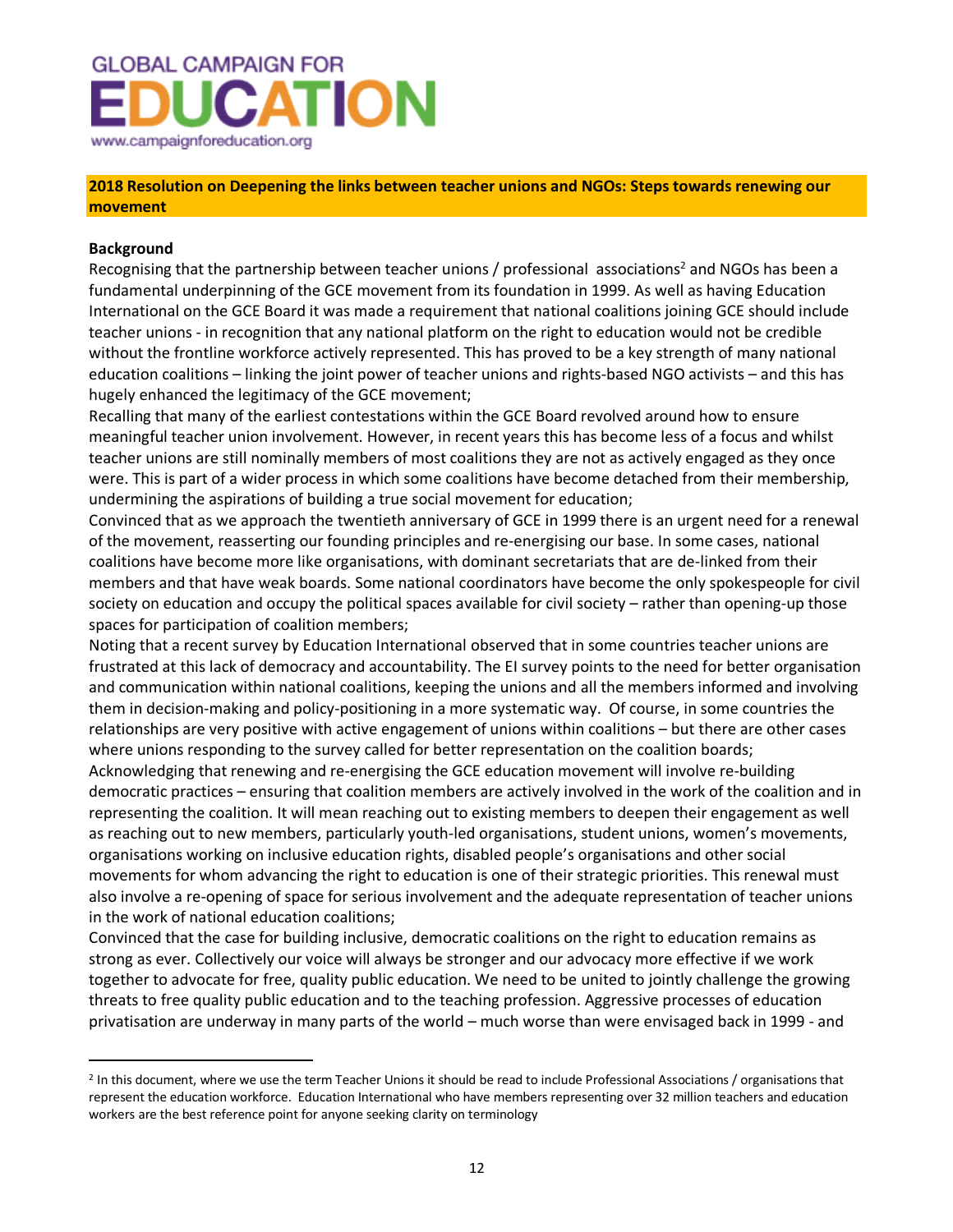# **GLOBAL CAMPAIGN FOR UCATION** www.campaignforeducation.org

we need to counter these forces directly and urgently. We need to rebuild confidence in the financing and delivery of public education – and make new connections, for example with tax justice campaigners. Together with others we worked to secure an inclusive and ambitious Sustainable Development Goal on Education (SDG4) – resisting those who were promoting a narrow agenda - but to see this delivered in practice will require continued collaborative efforts at multiple levels, building a truly inter-linked and inclusive movement from local to national, regional and global levels;

Recognising that the strengths of different actors within a coalition are often complementary. Teacher unions have a clear base, authority and democratic decision-making structure that arises from representation of their members – and have very different accountability structures and legitimacy than NGOs whose models of accountability are often less clear. The separation of political and executive structures in unions is often not well understood by NGOs – and the decision-making structures in NGOs though often more rapid and flexible are not always transparent or consistent, making it hard for unions to know how to engage in a dialogue. Unions have a different basket of political tactics and approaches from the basket of programme, policy and lobbying methods generally used by NGOs. There are different frameworks, reference points, capacities and resources. Yet all these differences can become a source of strength when put together creatively in pursuit of common goals within a strong national education coalition;

Acknowledging that working together in a coalition is never easy. We need to find a fair balance between a small NGO with a handful of employees and a constituency-based teacher union with hundreds of thousands of members. In some countries, frustration and disengagement from teacher unions and other members has led coalitions to become predominantly secretariat-led organisations. In a couple of the worst cases national coalitions have almost completely detached from their members and have been captured by those who do not share a consistent rights-based vision of public education; and

Determined that with the twentieth anniversary of GCE coming up it is time to redress this and to renovate the representative nature of all GCE member coalitions, strengthening our movement for the coming battles.

## **The GCE World Assembly mandates GCE Global**

- To initiate a **process of membership renewal** for the twentieth anniversary year, calling for all coalitions and members to renew their commitment to the GCE vision and mission and constitution and to renew / extend their own membership.
- To **commit significant resources** to consulting more extensively with members and to becoming more member-led.

## **The GCE World Assembly requests national coalition members**

- To initiate a **process of active membership outreach** seeking new members from youth and student organisations, women's movements, disabled people's organisations, organisations working on inclusive education and disability rights, tax justice networks – and teacher unions if they are not already members
- To initiate a **process of dialogue with national teacher unions** about how to deepen their engagement in the work of the national coalition, ensuring they have fair representation in governance and decisionmaking bodies;
- To undertake a **review of member involvement** in the coalition, looking at how to ensure the secretariat opens-up space for others in key national policy processes (e.g. so that representation on the 'Local Education Group' involves at a minimum the coordinator, the teacher unions and at least three coalition members agreed at the AGM with a similar process for other key spaces)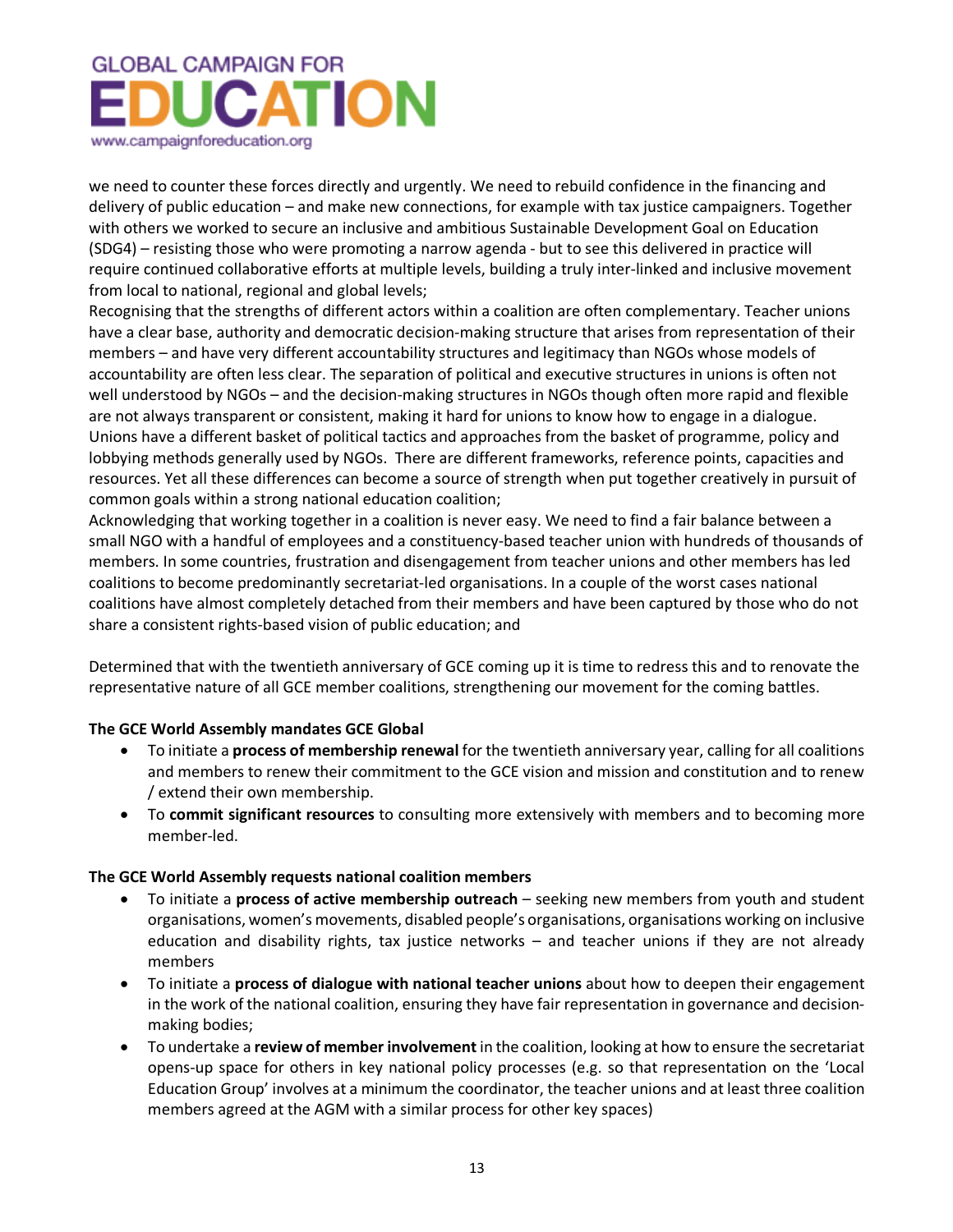

- To encourage a responsible rotation in leadership in coalitions
- To **hold an assembly with all members** premised on an agenda of renewing the national movement for education.

## **The GCE World Assembly requests its NGO members**

- To **recognise the unique role of teacher unions** and become active advocates for their full engagement in national education coalitions and key policy spaces – in the absence of teacher unions always asking why they are not present.
- To **work jointly with unions** to resist shrinking political space and to make the case for the rights of all public-sector workers to unionise.

## **The GCE World Assembly invites Teacher Unions**

- To **engage in a constructive dialogue** with the national education coalition, looking at re-affirming commitments, defining new ways of working or re-engaging on new terms where disengagement has taken place.
- To talk openly about the challenges of representation and decision-making in a coalition and **find constructive new solutions** suitable for the national context.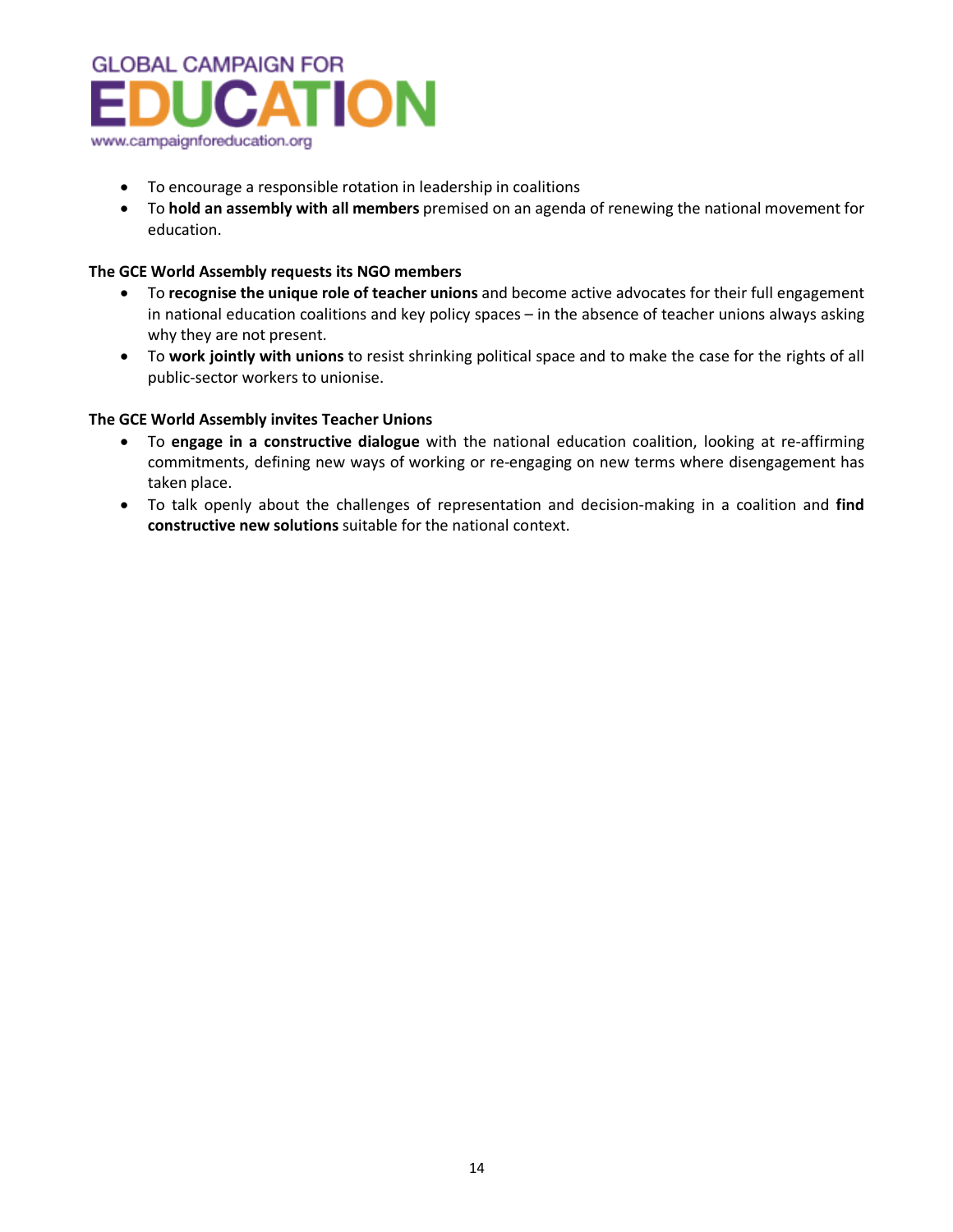

## **2018 Resolution on amending the 2015 Policy Resolution A 'Updates to the GCE policy framework'**

All Parts: Align all the parts contained within this framework to the SDG language and targets

## **Explanation:**

Following the GCE World Assembly 2015, the Sustainable Development Goals (SDGs) were adopted as a global agenda both by the governments and civil society. The GCE policy framework also reflects the policy targets set in the framework for action however there is a need to explicitly align the SDGs targets with the policy framework in terms of targets, definitions and connections with other SDGs as well as the partnership component of SDG 4 with other SDGs such as SDG 5 etc.

Alignment also includes incorporating minimum standards as well as using the nomenclature contained within the framework of action for SDG 4.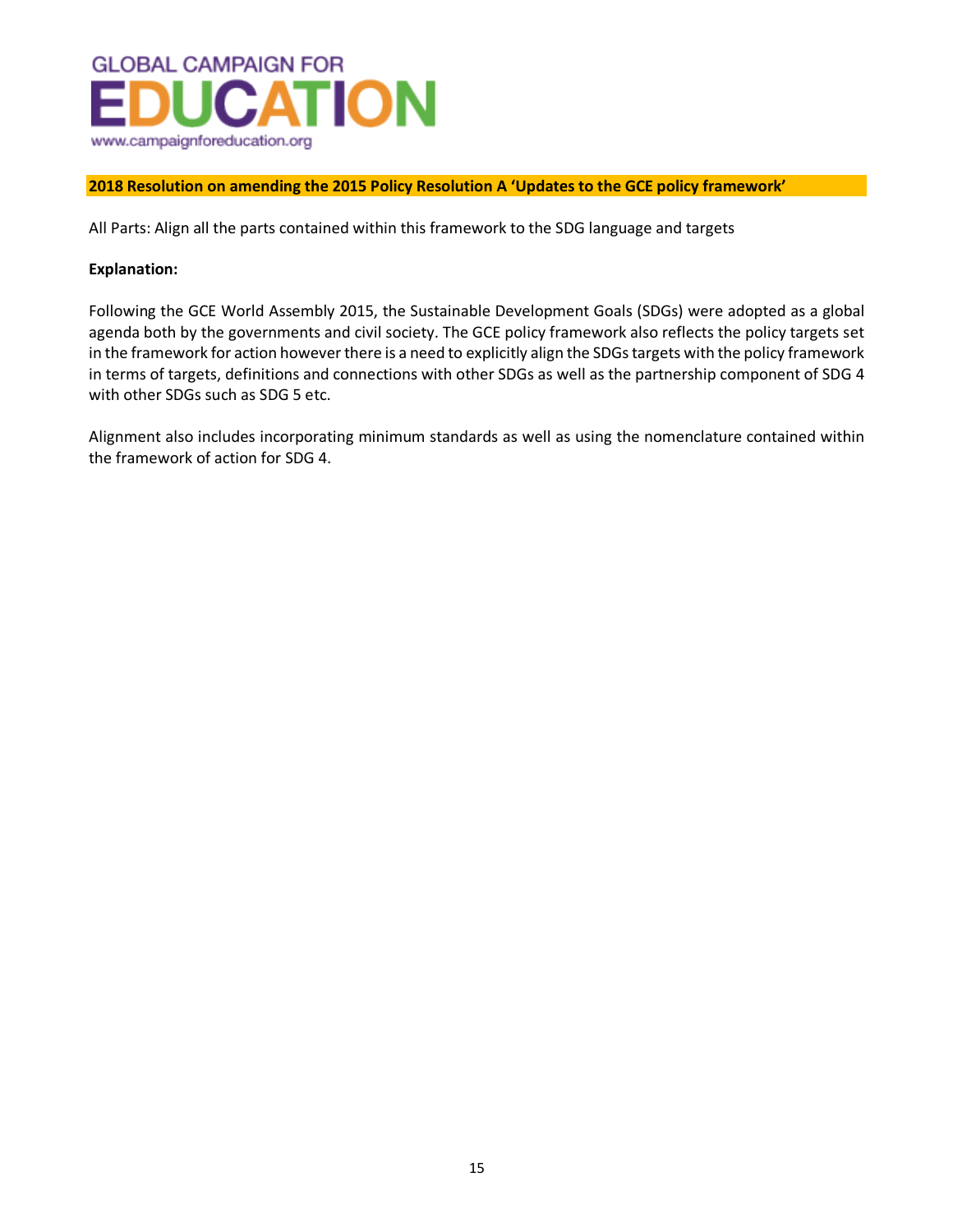

## **2018 Resolution amending the 2015 Policy Resolution B: 'Protecting schools and UN from Military use during armed conflict'**

Paragraph 4: In "…that government formally endorse the "Guidelines for protecting schools and universities from Military use during armed conflict", add "and sign Safe School Declaration"

## **Explanation:**

In the event of agreement on "Guidelines for Protecting Schools and Universities from Military Use during Armed Conflict" to demilitarize schools and places of learning, it is encouraged that the governments sign Safe School Declaration in order to implement concrete measures to avoid making schools places of conflict during conflicts. Safe schools provide life-saving information, mitigate the psychosocial impact of war, and can protect children from trafficking, sexual violence, and recruitment by armed groups. Disruptions in education can reduce the likelihood of children returning to school, even when they're open and, in the long term, can impact individual earnings and a country's ability to rebuild. $3$ 

2015 policy motion B now reads as follows:

'Protecting education actors, communities and educational institutions from military use during armed conflict and during militarization of territories during times of peace.'

Original proposed in Spanish:

Proteger a actores educativos, comunidades e instituciones educativas, del uso militar durante los conflictos armados y durante militarizacion de regiones en tiempos de paz.

## **GCE notes:**

 $\overline{a}$ 

- 1.With reference to former adopted motions in GCE World Assembly on "Education, Teachers and Students under Attack (2011) it is now the right moment to further ensure through motion text, that all students, teachers, schools and universities are protected from military use during armed conflict.
- 2.Over recent years, the number and severity of attacks on education, students and schools have increased. According to the Global Coalition to Protect Education from Attack (GCPEA), between 2005 and 2014, national armed forces and non-state armed groups, multi-national forces, and even peacekeepers have used schools and universities in at least 25 countries during armed conflict, including: Afghanistan, Central African Republic, Colombia, Côted'Ivoire, DemocraticRepublicof Congo, Georgia, India, Iraq, Israel/Palestine, Kenya, Libya, Mali, Myanmar, Nepal, Pakistan, the Philippines,Somalia,SouthSudan,SriLanka,Sudan,Syria, Thailand,Uganda,UkraineandYemen. Education buildings were used as barracks to house soldiers/fighters, bases to mount security operations, fighting positions, prisons or detention centres, interrogation centres, torture centres, training groundsforsoldiers and placesto store weapons. Schoolswere also used to indoctrinate, recruit and train students. When education institutions are used for military purposes, the right to education is violated,

<sup>&</sup>lt;sup>3</sup>http://protectingeducation.org/sites/default/files/documents/questions\_and\_answers\_on\_the\_safe\_schools\_declaration\_en.p df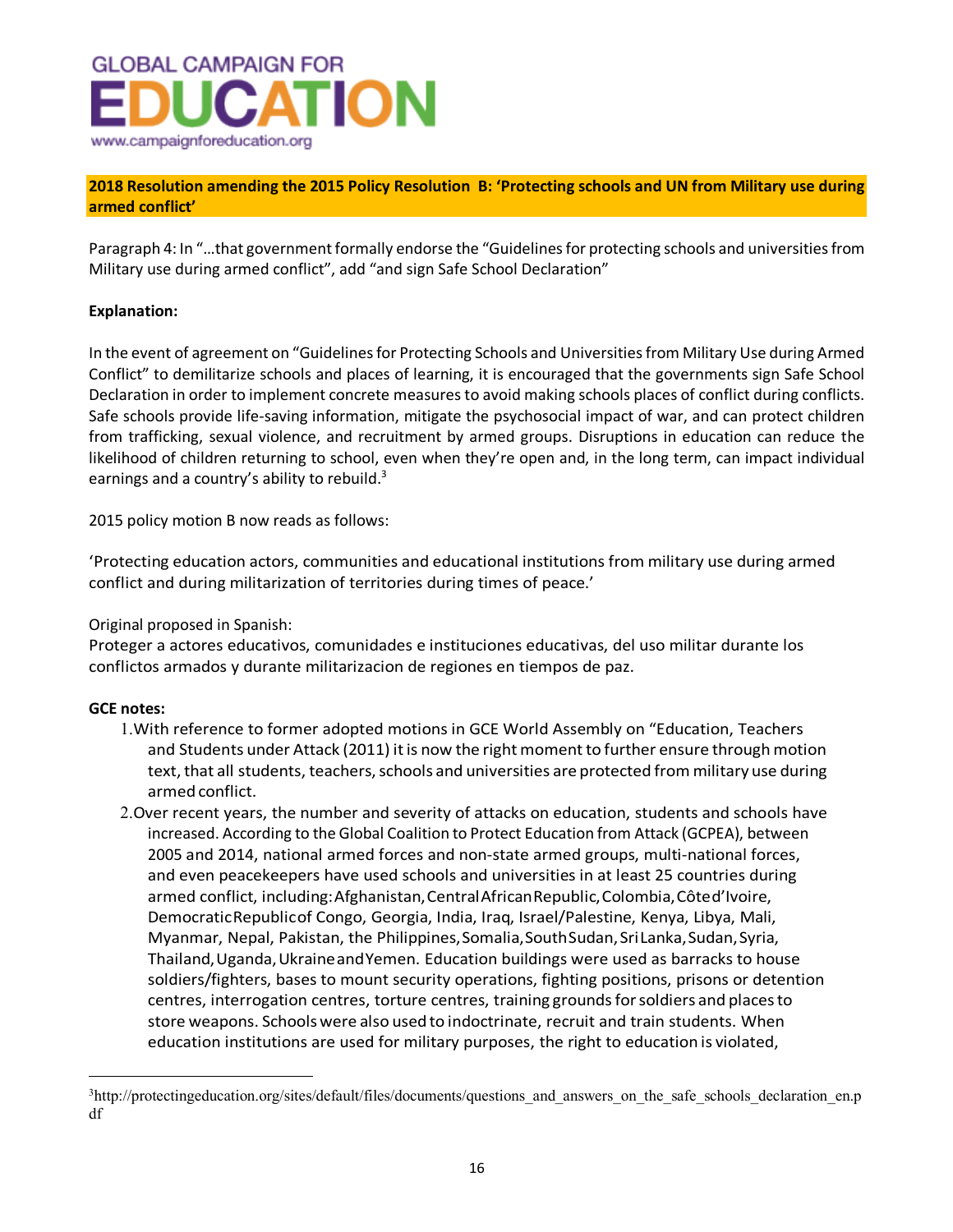# **GLOBAL CAMPAIGN FOR UCATION** www.campaignforeducation.org

students and education staff are put at risk and the damage to societies as well as individualsis severeandlong-lasting.Conflictlimitseducationalopportunitiesformillionsofstudents worldwide, and attacks on education are a common tactic in conflict that requires a concerted response at both the country and international levels.

3.Overthe pasttwo years,theGlobal Coalition on the Protect Education fromAttack has worked with ministries of foreign affairs, defence, and education, as well as militaries from around the world, to develop new international standards, known as the Guidelines for Protecting Schools and Universities from Military Use during Armed Conflict. The Guidelines, which were launched in Geneva on the 16th of December 2014, urge parties to armed conflict not to use schools and universities for any purpose in support of the military effort. While it is acknowledged that certain uses would not be contrary to the law of armed conflict, all parties should endeavour to avoid impinging on students' safety and education, using the Guidelines as a guide to responsible practice.

## **GCE calls for and commits to:**

- a. Thatgovernmentsformallyendorsethe"Guidelinesforprotectingschoolsand universitiesfrom Military use during armedconflict" and sign the 2015 Oslo Safe School Declaration.
- b. That governments implement the guidelines in their own military doctrine, policies, andtrainings,in accordance with UN Security Council Resolution 2143, which encourages governments to adopt concrete measuresto deter the military use of schools.
- c. Country task forces of the UN-led Monitoring and Reporting Mechanism (MRM) on grave violations against children in situations of armed conflict should enhance the monitoring and reporting of attacks on schools, students, teachers and other persons related to the school (protected persons); threats of attacks against protected persons; and actions by parties to the conflict which impede children's access to education, including themilitaryuseofschools, asrequestedby theSecurityCouncil inResolution 1998 of July2011.
- d. Relevant ministries and education actors in countries where attacks on education occur should establish preventive measures, such as early warning systems, and a rapid response system for attacks. International organizations should offer support for these efforts.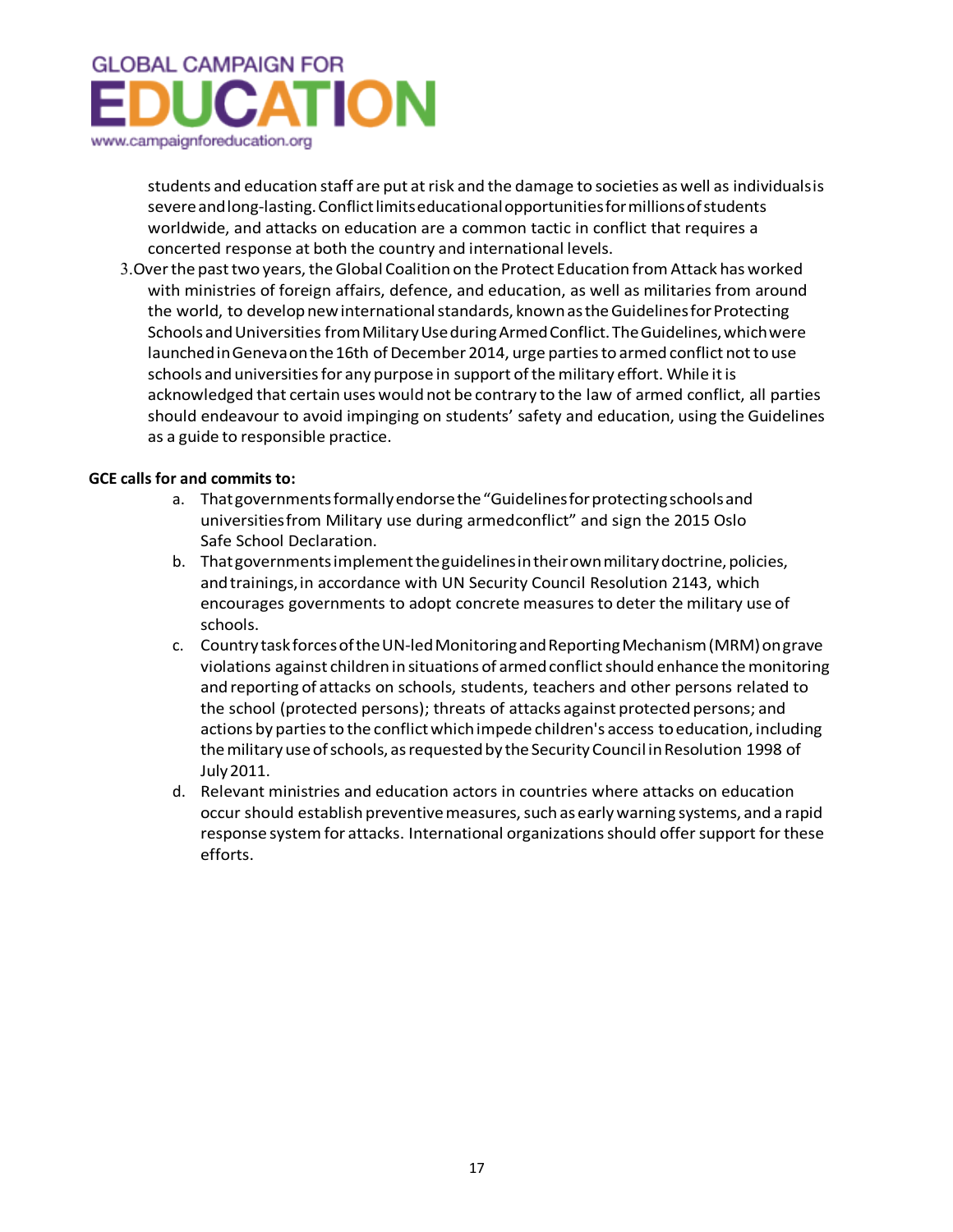

## **2018 Resolution on censorship to teachers**

The 6th World Assembly of the Global Campaign for Education, which brought together representatives of 87 countries in Kathmandu, Nepal, from November 16-18, 2018, reaffirms its commitment to the Human Right to Education for all, and to the strengthening of democracies capable of realizing the rights to participation, freedom of expression and association.

We have seen, in many cases, that these governments and movements have disputed, based on the union between ultraconservatism and neoliberalism, laws, policies and educational practices, as well as the pedagogical content worked in the education systems, strongly impacting the realization of the human right to education and promoting serious setbacks.

With regard to neoliberalism, various forms of privatization of schools and educational systems are promoted, while the ultra-conservativism of governments and movements has attacked pedagogical plurality, academic freedom, gender identities and sexual orientations equality perspectives, in addition to the ones of ethnicracial minorities, while at the same time promoting militarism in education.

As a political strategy, agents promoting ultra-conservatism have encouraged censorship of teachers by students and families, a practice that has become increasingly widespread. As an example, in Brazil, through the "Escola sem Partido" movement, and in Germany, under the guidance of the extreme right-wing party "Alternative for Germany", students are encouraged to film their classes and publish the latter in social media, unjustly accusing teachers of ideological proselytism, scientism and encouragement of the sexualisation of children and young people, affirming they promote what they call "gender ideology", a fallacious concept coined by religious fundamentalisms.

As a result, teachers are persecuted and become afraid of teaching and the teaching-learning process is negatively impacted, as the free circulation of thought and debate is impeded, since obscurantism, chauvinism and other forms of discrimination gain ground, and since democratic precepts are violated.

This Assembly calls on States to resist these regressive trends, and to refute these persecutory and violating human rights practices, which have control as their principle and purpose. Education must be public, free, secular, inclusive and of quality for all, capable of promoting citizenship and collaborating for the full realization of all people.